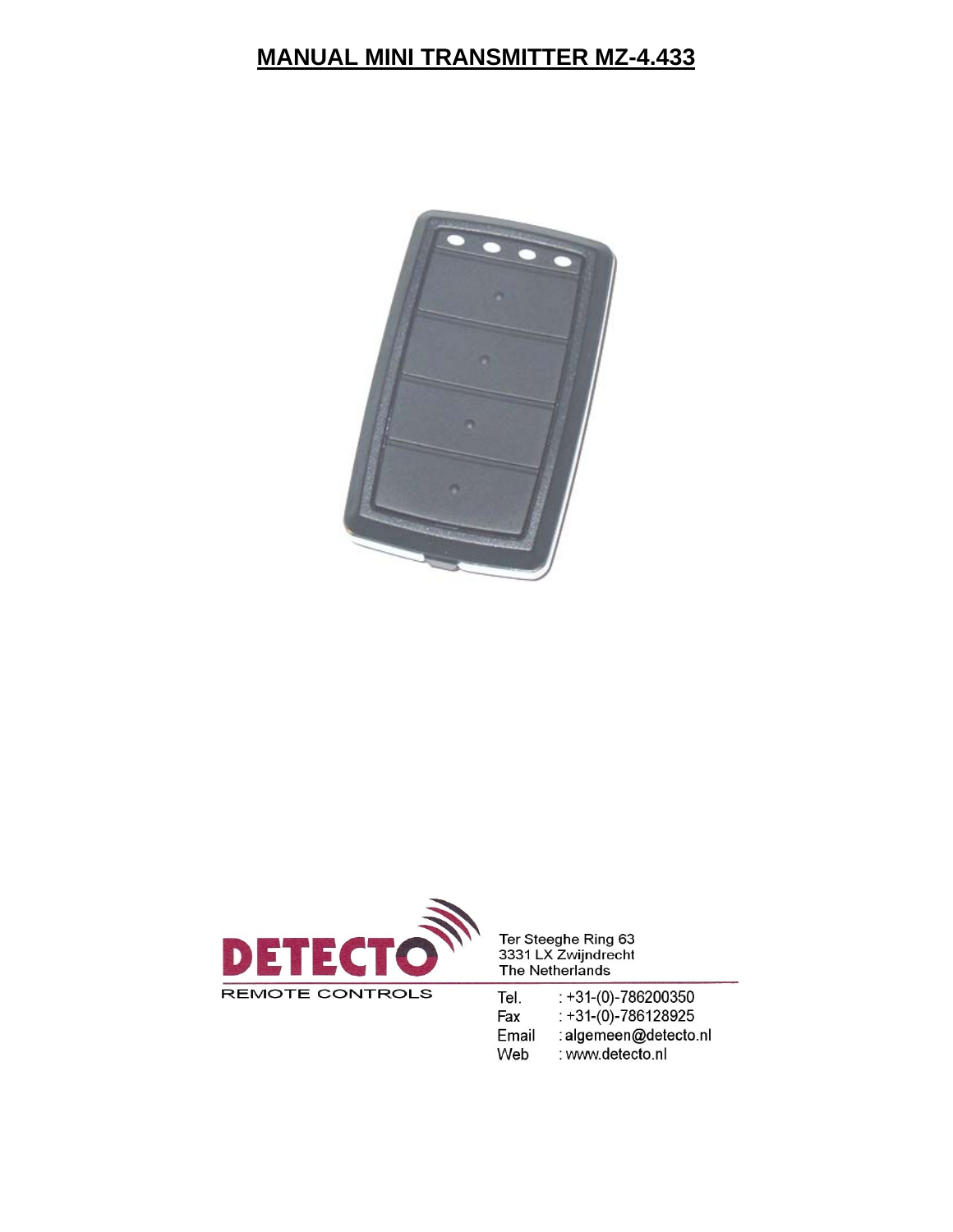## **INHOUD**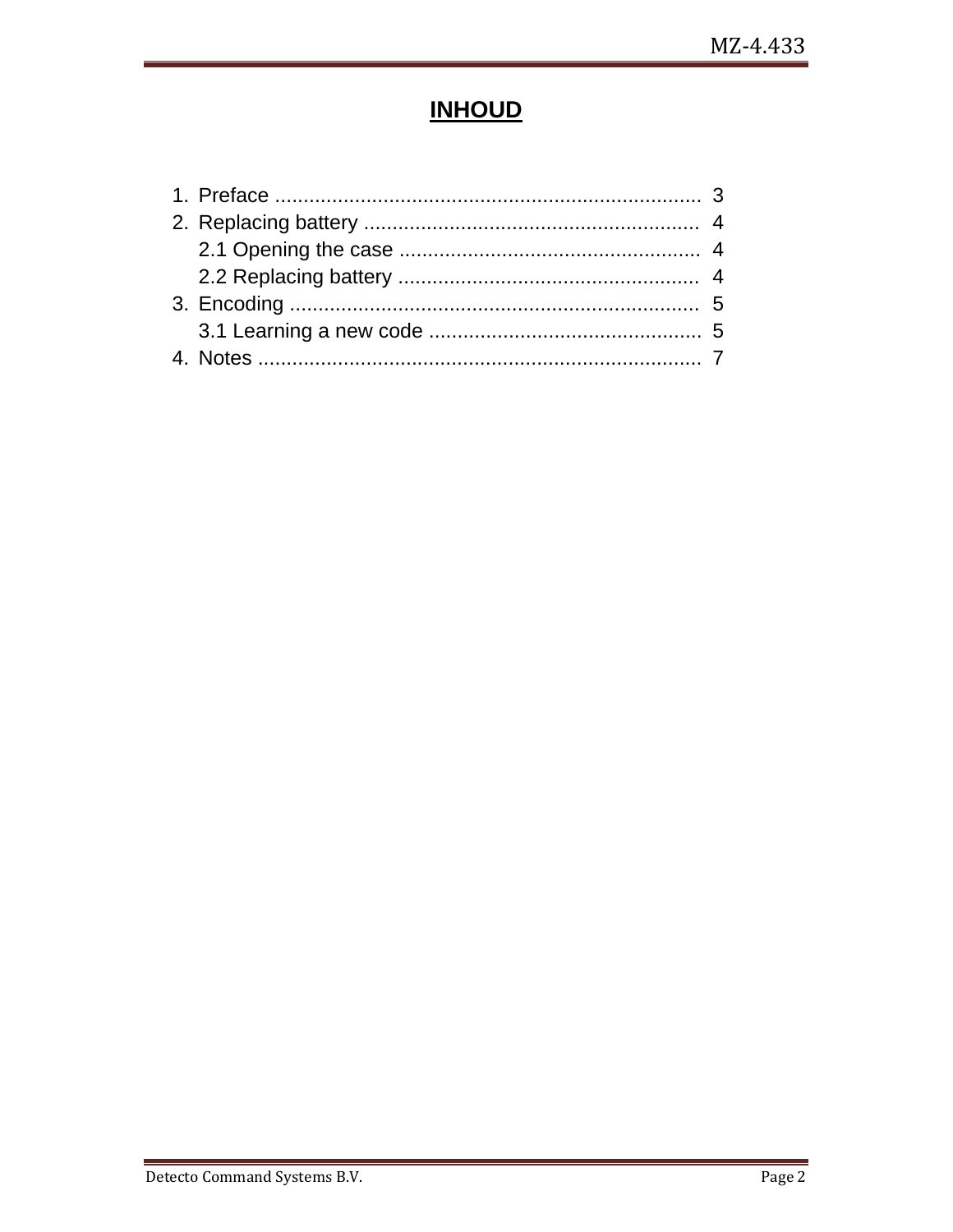## **1: PREFACE**

The new mini transmitter MZ-4.433 replaces the outdated 1- to 4 channel version with hard plastic switches.

The new MZ-4433 transmitter is only available in a four-button 433MHz FM version.

The push buttons consist of a soft rubber front, which is a great improvement compared to the older version.

The transmitter has the latest possible technique and has some features that are not available on a normal mini transmitter!

This implies that the transmitter has a significantly greater range in combination with the latest receiver and is wireless code learning.

For questions please contact your supplier.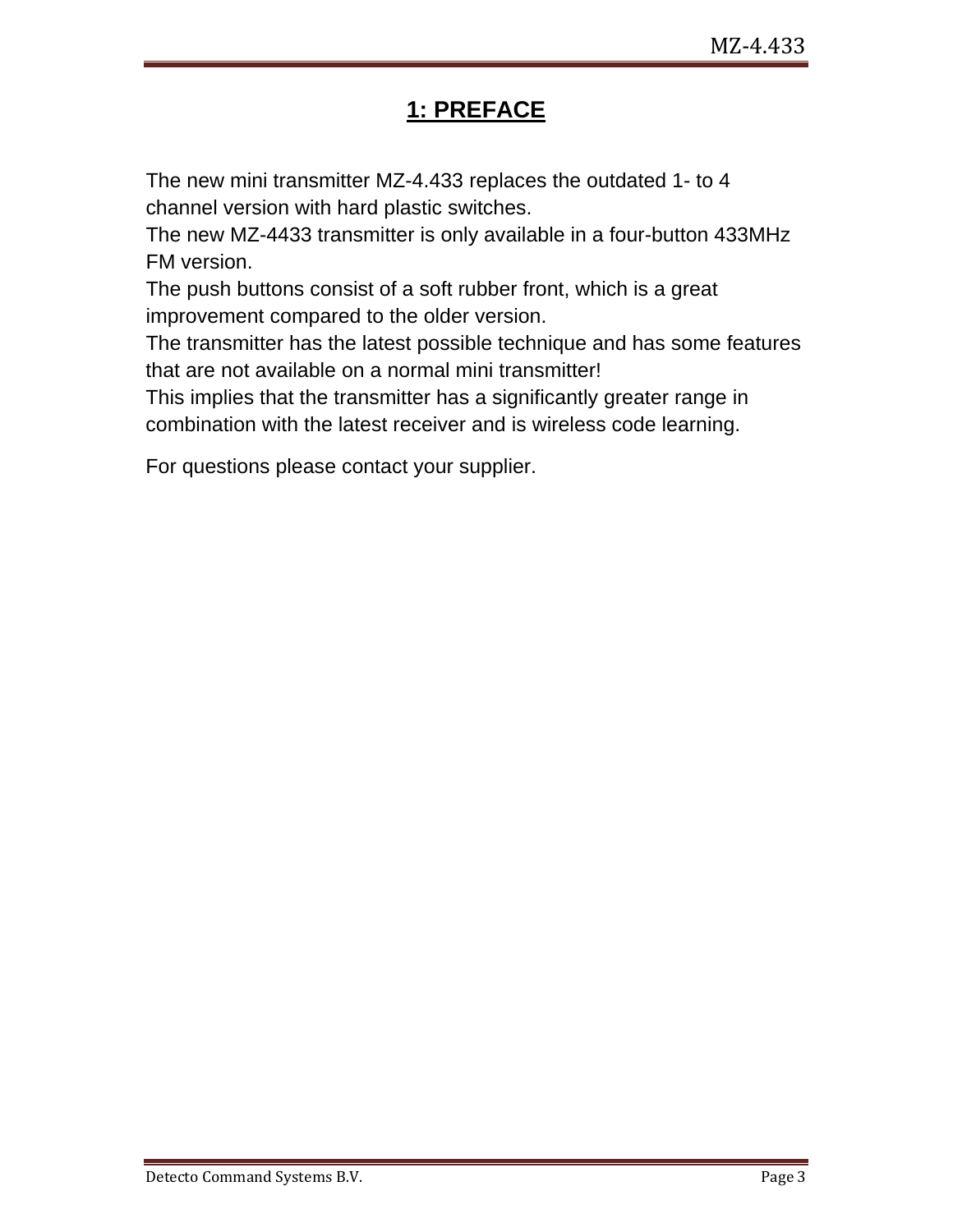## **2: REPLACING BATTERY**

#### **2.1: Opening the case**

Before opening the case, the screw at the back of the case must be removed.

After removal, proceed as follows:



Lift the cover slightly and slide the cover backwards so that the brackets are released from the top. (1)

If the brackets are free from the top, the cover can be lifted. (2) Note that the lifting is not forced to prevent breaking of the brackets. To close the case, proceed vice versa.

### **2.2: Replacing Battery**

The battery is a 3V Lithium battery type CR2032. Replace the battery with the same type. The old battery can simply extended from beneath the clip. Note the (+) faces upwards when inserting the new battery.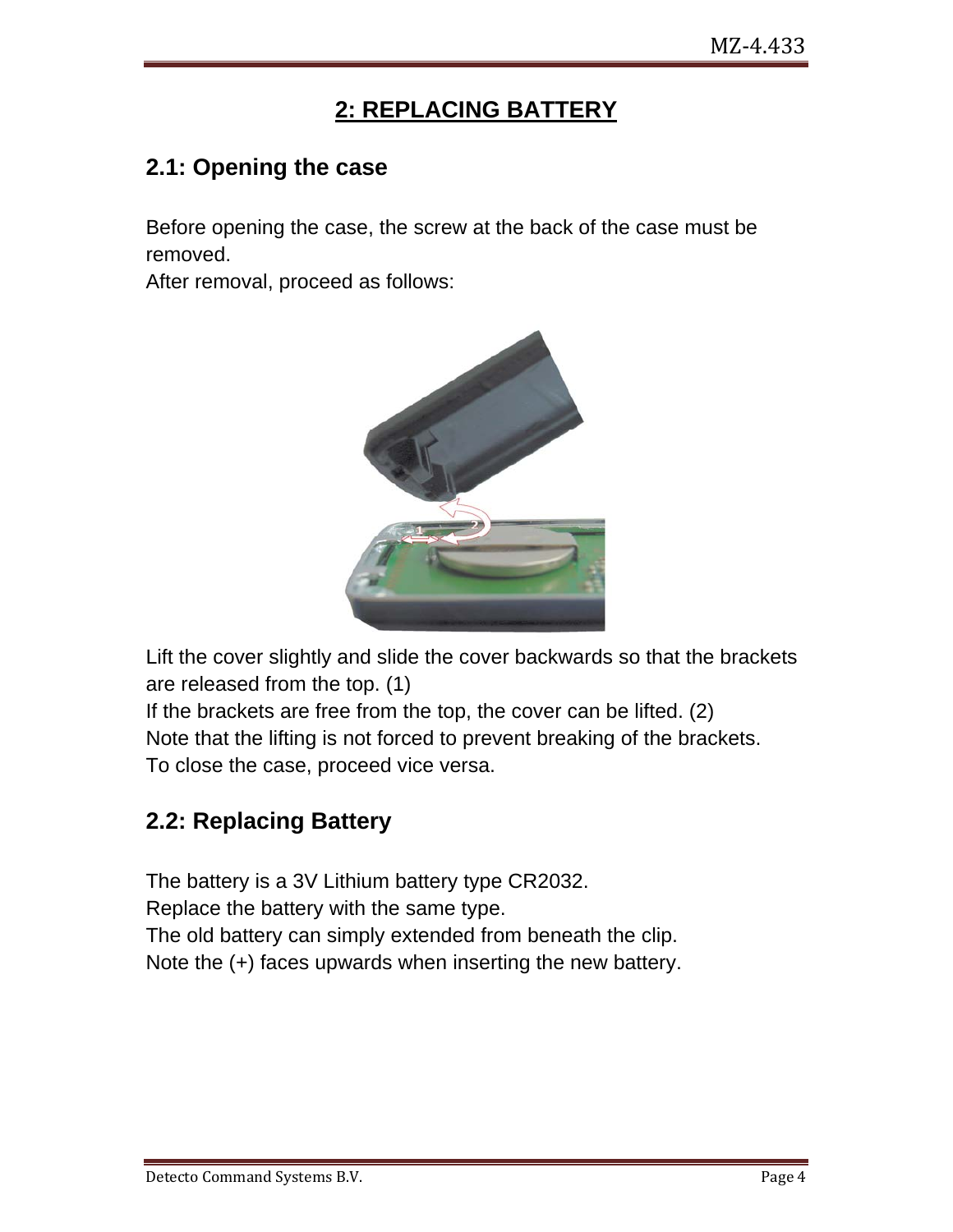## **3: ENCODING**

From the factory the transmitter has a unique code.

This code can be changed only by means of a second (compatible) transmitter or by your supplier.

#### **3.1: Learning a new code**

The mini transmitter is code learning and has no code switches. To learn a new code, a second mini transmitter (or compatible) is required.

These two transmitters can be wirelessly paired.

To do this, follow these steps:



To the right of the fourth switch is a second switch (leerknop) Press it and hold it down.

Then press one of the four function keys for which the code is to be learned.

The transmitter LED starts flashing.

The transmitter is now in the 'learning mode'.

Now activate the function of the (second) transmitter whose code is to be learned.

When the code is accepted, the LED goes out.

When the transmitter does not receives a valid code within 5 seconds, the transmitter leaves the 'learning mode' and the LED goes out.

To prevent the transmitter learns a strange signal, the range is very limited.

Both transmitters should therefore lie side by side.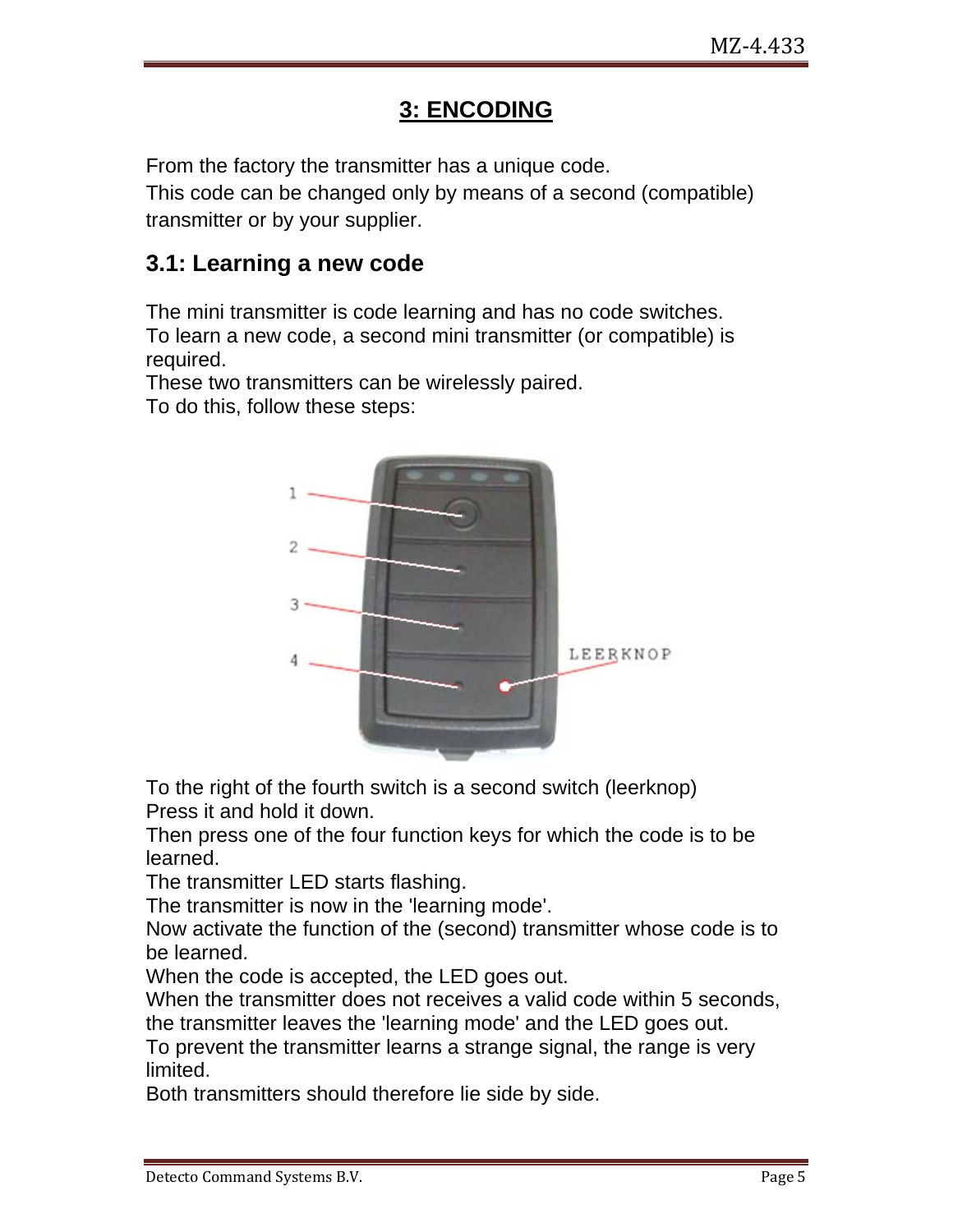Each switch on the transmitter can be learned with a separate code, but only one unique code per switch.

It is possible to learn the same code on all switches.